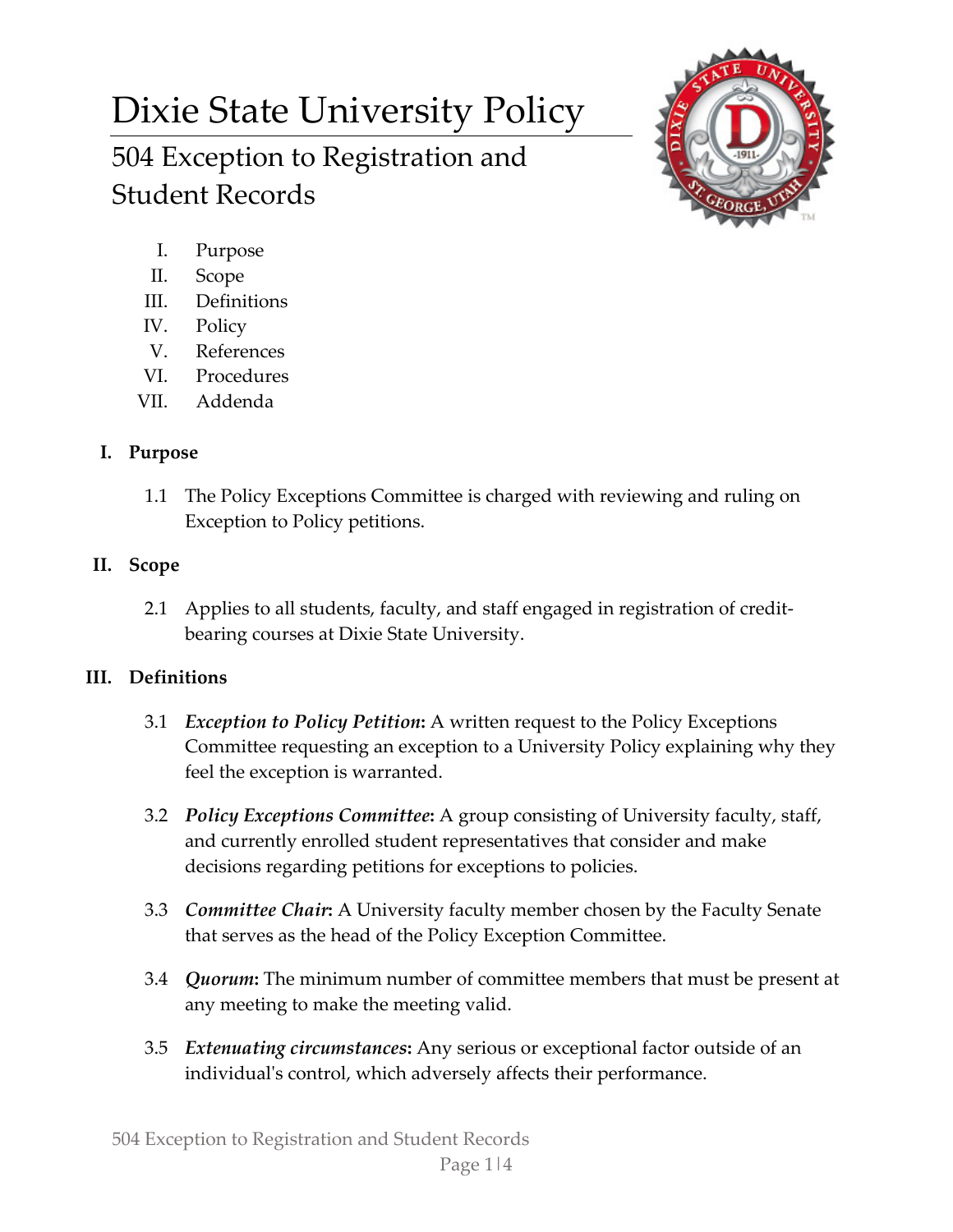- **IV. Policy**
	- 4.1 The Policy Exceptions Committee is charged with reviewing and ruling on Exception to Policy Petitions.
	- 4.2 An Exception to Policy Petition may be submitted for exceptions to policies that govern registration: adding courses, dropping courses, auditing courses, payment of tuition and/or fees, refunds of tuition and/or fees, complete withdrawals, and other registration policies.
	- 4.3 At least five (5) voting members of the Committee must be present at any hearing, except during summer months when three (3) voting members will constitute a Quorum. The Committee Chair will only vote in the event of a voting tie.
	- 4.4 The University is obligated to ensure the integrity of the academic transcript as a historical document. An exception to policy is warranted only in cases involving unusual and Extenuating Circumstances.
	- 4.5 It is a student's individual responsibility to ensure the accuracy of his/her class schedule and transcript each semester and comply with all University regulations and deadlines. Being unaware of University policies or deadlines does not constitute justification for an exception to policy.
	- 4.6 An Exception to Policy Petition must be received within four (4) years of the semester for which the petition is submitted.
	- 4.7 If any committee member has a conflict of interest in a particular hearing, either self-disclosed or determined by the Vice President of Academic Affairs/Provost, or designee, that committee member will be excused, and an alternate from the same category may be appointed by the relevant Vice President.
	- 4.8 Committee decisions are based on a majority vote.

#### **V. References**

5.1 DSU Policy 502: Registration

## **VI. Procedures**

6.1 The Policy Exception Committee meets twice a month except for May, June, July, and December, when the Committee meets once a month.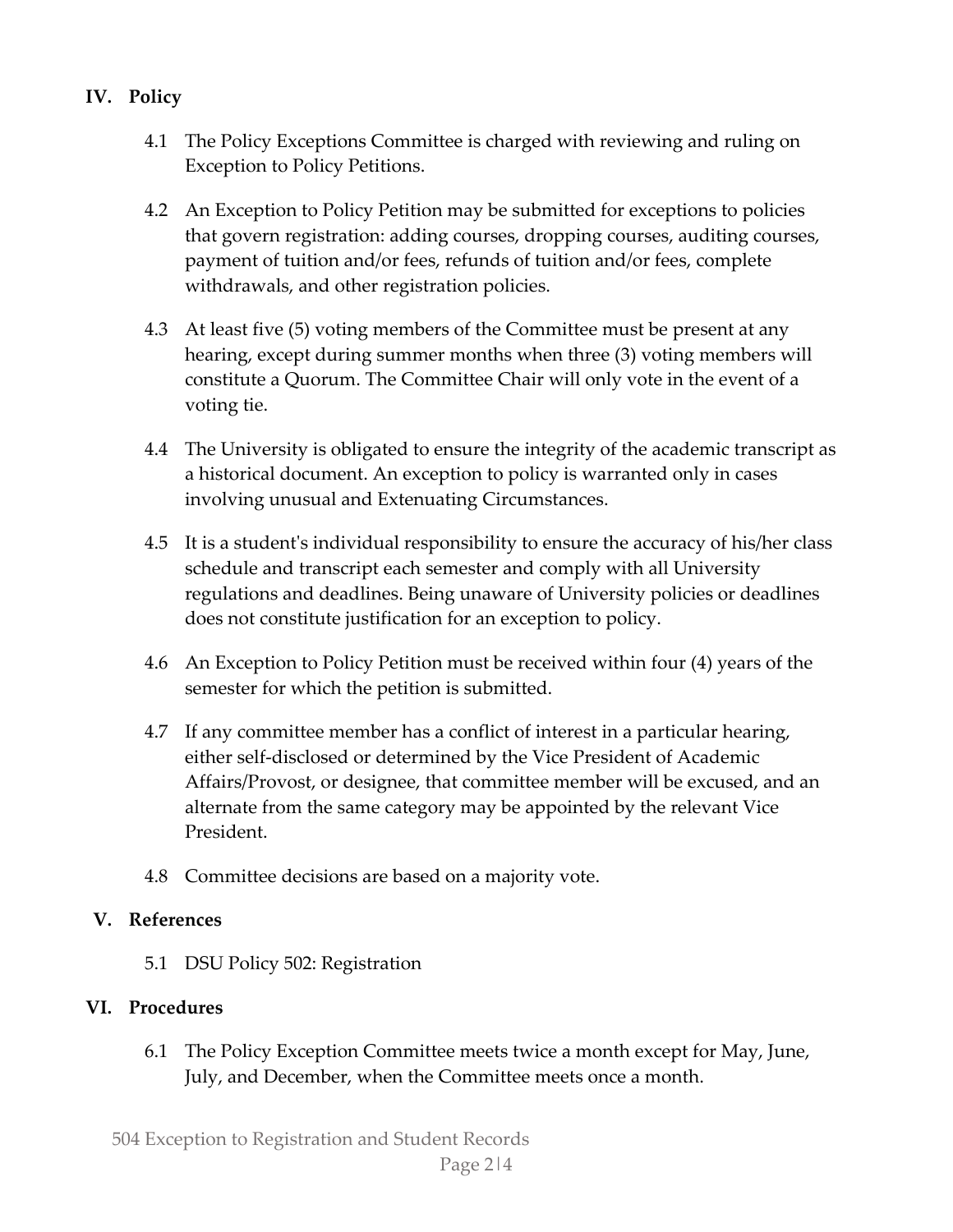- 6.2 The Policy Exceptions Committee shall first consider the written petition in a formal meeting without the student present and render a decision based on the written petition. The Committee's decision shall be communicated to the student in writing within fifteen (15) University business days following the committee meeting conclusion.
- 6.3 If the student's petition is granted, the Committee chair will direct the Registrar's Office or other University officials as appropriate to implement the approved action.
- 6.4 If the student's petition, or any portion of the petition, is denied, the student has the right to appeal and attend an in-person meeting with the Policy Exceptions Committee.
	- 6.4.1 Students must schedule a meeting with the Policy Exceptions Committee within thirty (30) days of receiving the Committee's decision.
	- 6.4.2 The Policy Exceptions Committee shall consider the information provided by the student in the in-person appeal and render a second decision on the student's petition. The Committee's decision shall be communicated to the student in writing within fifteen (15) University business days following the Committee's decision.
	- 6.4.3 If the student's petition is granted, the Committee Chair will direct the Registrar's Office or other University officials as appropriate to implement the approved action.
- 6.5 If students are denied after their in-person appeal, students can appeal the Committee's decision to the Vice President of Academic Affairs/Provost or designee.
	- 6.5.1 Students must schedule a meeting with the Vice President of Academic Affairs/Provost, or designee, within fourteen (14) University business days of receiving the Committee's decision.
	- 6.5.2 After the final meeting, the decision will be communicated to the student in writing within five (5) University business days. This decision is final.

## **VII. Addenda**

#### 7.1 Exception to Policy Petition

504 Exception to Registration and Student Records